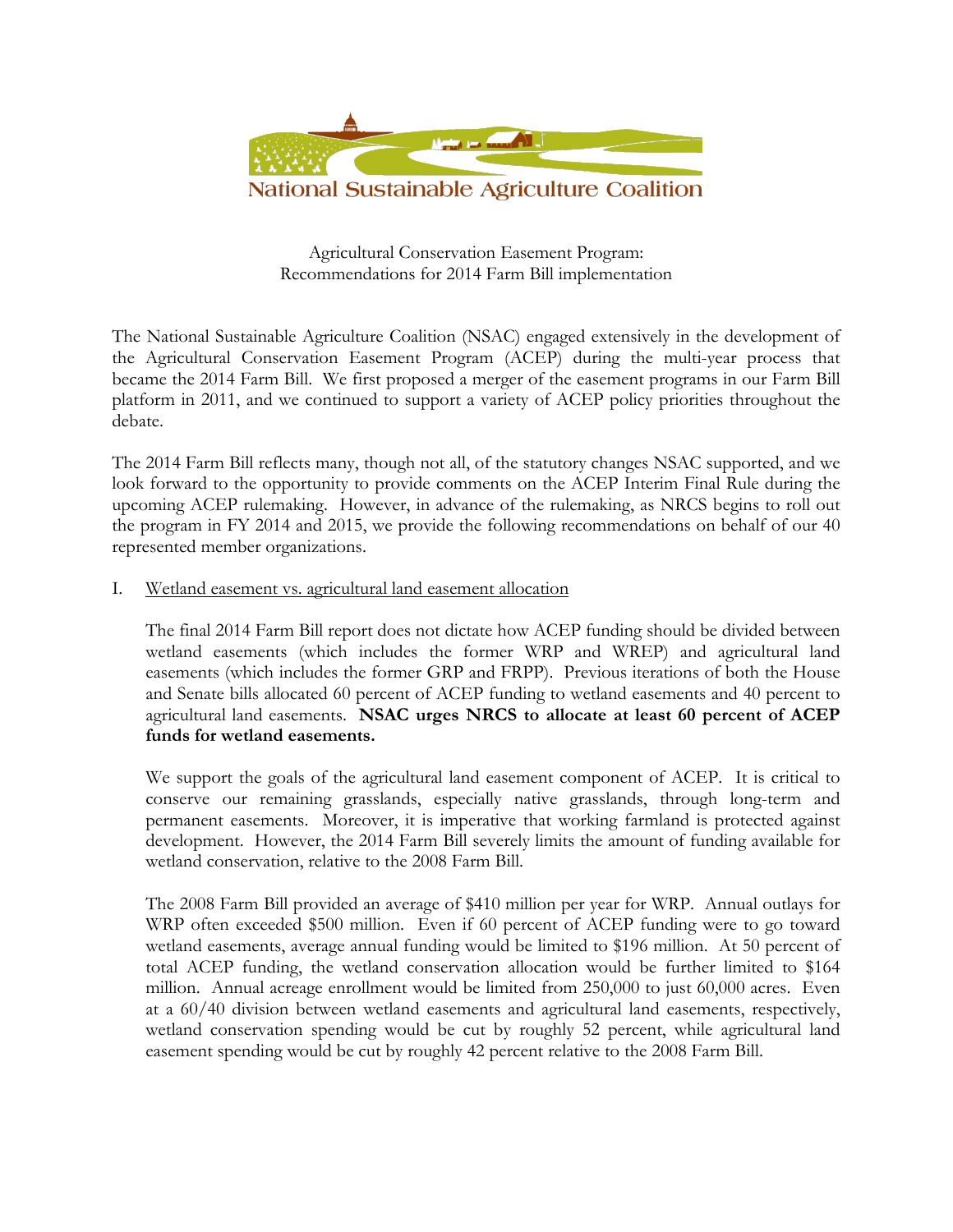### II. Matching requirements for wetland reserve enhancement option

The new farm bill reauthorizes a wetlands reserve enhancement option—formerly known as the Wetlands Reserve Enhancement Program (WREP)—through which NRCS partners with states, non-governmental organizations, or Indian Tribes to protect, restore, and enhance wetlands in state-designated priority areas such as floodplains and riparian areas.

Under the 2008 Farm Bill, NRCS administered WREP primarily as a component of the Cooperative Conservation Partnership Initiative (CCPI). WREP project partners were required to provide:

- In-kind only contributions of at least 20 percent of the restoration costs; or
- Cash only contributions of at least 5 percent of the restoration costs; or
- A combination of in-kind and cash contributions of at least 20 percent of the restoration costs.

The 2014 Farm Bill replaced CPPI with the Regional Conservation Partnership Program (RCPP). NRCS has a goal of securing a 50 percent match, including in-kind contributions, from partners for RCPP projects. While this is not a statutory or administrative requirement, NRCS has determined that it will assign *30 percent* of the RCPP proposal ranking points based upon the extent to which the partner covers the cost of the project.

We are greatly concerned that these same ranking criteria will be applied to wetlands reserve enhancement projects, if NRCS administers the wetlands reserve enhancement option as an adjunct to RCPP. Under that scenario, the wetlands reserve enhancement option would be severely undermined, as very few eligible partners would be able to come up with sufficient matching funds to make their bid competitive.

In implementing the 2014 Farm Bill, **we strongly recommend that NRCS offer the wetlands reserve enhancement option through both ACEP and RCPP, and that the matching rules that applied to the former WREP (as detailed above) also apply to the renewed wetlands reserve enhancement option.**

## III. Technical assistance apportionment

One of the most persistent problems with the former WRP was the shortfall in the technical assistance (TA) dollars needed to restore wetlands. Over the years, the Office of Management and Budget (OMB) has consistently shortchanged NRCS in the amount of TA funding that OMB apportions for WRP. As a result, a very significant wetland restoration backlog developed.

Fortunately, the 2014 Farm Bill transfers TA apportionment authority from OMB to USDA. Rather than OMB making decisions about how much TA funding is adequate for wetland restorations, the Farm Bill now leaves that decision to the Secretary. **We recommend that the Secretary and NRCS use this new authority beginning in FY 2015 to apportion adequate TA dollars for wetland restoration through ACEP.**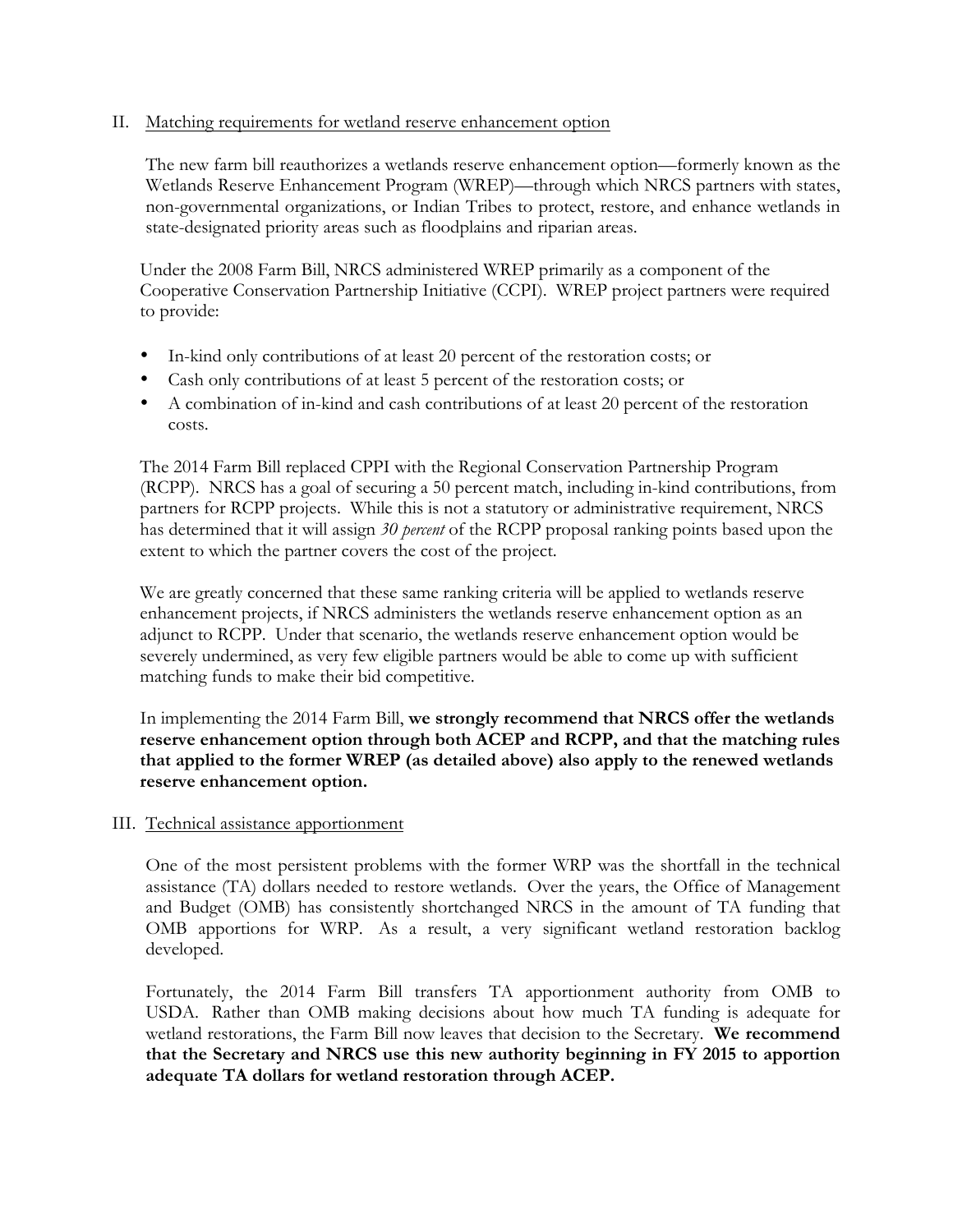### IV. Impervious surfaces

Between 2003 and 2011, USDA allowed FRPP easements to contain "impervious surfaces, which includes residential buildings, agricultural buildings (with and without flooring), and paved areas, both within and outside the conservation easement's building envelope(s)" not to exceed 2 percent of the total easement acreage.

Before publishing the FRPP Interim Final Rule in 2009, USDA allowed State Conservationists to waive the 2 percent limitation, allowing up to 6 percent impervious surface, if certain conditions were met (easements had to be located in a densely populated area, contain a large amount of open prime and important soil, and be less than 50 acres in size).

Unfortunately, when published in 2009, the IFR allowed for waivers on a parcel-by-parcel basis up to 6 percent *without* the previous language limiting the exceptions to small farms of less than 50 acres in size located in densely populated areas. NSAC objected to this change.

In 2011, the FRPP Final Rule not only continued to allow State Conservationists to waive the 2 percent impervious surface limitation, up to a 10 rather than 6 percent limit, it also allowed eligible entities to develop and submit their own impervious surface waiver process for review by the State Conservationist. If approved, the waiver process would be applied by the entity on a parcel-by-parcel basis.

Moving even one step further down the road away from a program to preserve farmland, the Final Rule also exempted many animal waste lagoons from the very definition of an impervious surface by excluding "conservation practices identified in the FOTG and in a conservation plan for the subject farm or ranch." Provided the lagoon or other storage or treatment site is part of the farm's conservation plan, it will now be outside of the impervious surface limit altogether.

**The ACEP Interim Final Rule should not allow, explicitly or implicitly, the inclusion of animal confinement facilities and waste storage and handling structures for industrial confined animal feeding operations in any agricultural land easement.** The impervious surface waiver provision and definitional change within the FRPP Final Rule was completely contrary to the letter and spirit of the FRPP authorization. This is even truer today under ACEP's consolidated agricultural land easement component, which includes both grassland protection easements and farmland protection easements.

**The ACEP Interim Final Rule should allow the inclusion of greenhouses and high tunnel structures as part of the easement provided such structures, combined with other impervious surfaces on the farm, do not exceed six percent of the total land area of the farm.**

### V. Supporting land access and affordability for farmers

NSAC strongly supports the new program purpose within ACEP to protect the agricultural use and viability for future generations by limiting nonagricultural uses of that land [Sec. 1265(b)].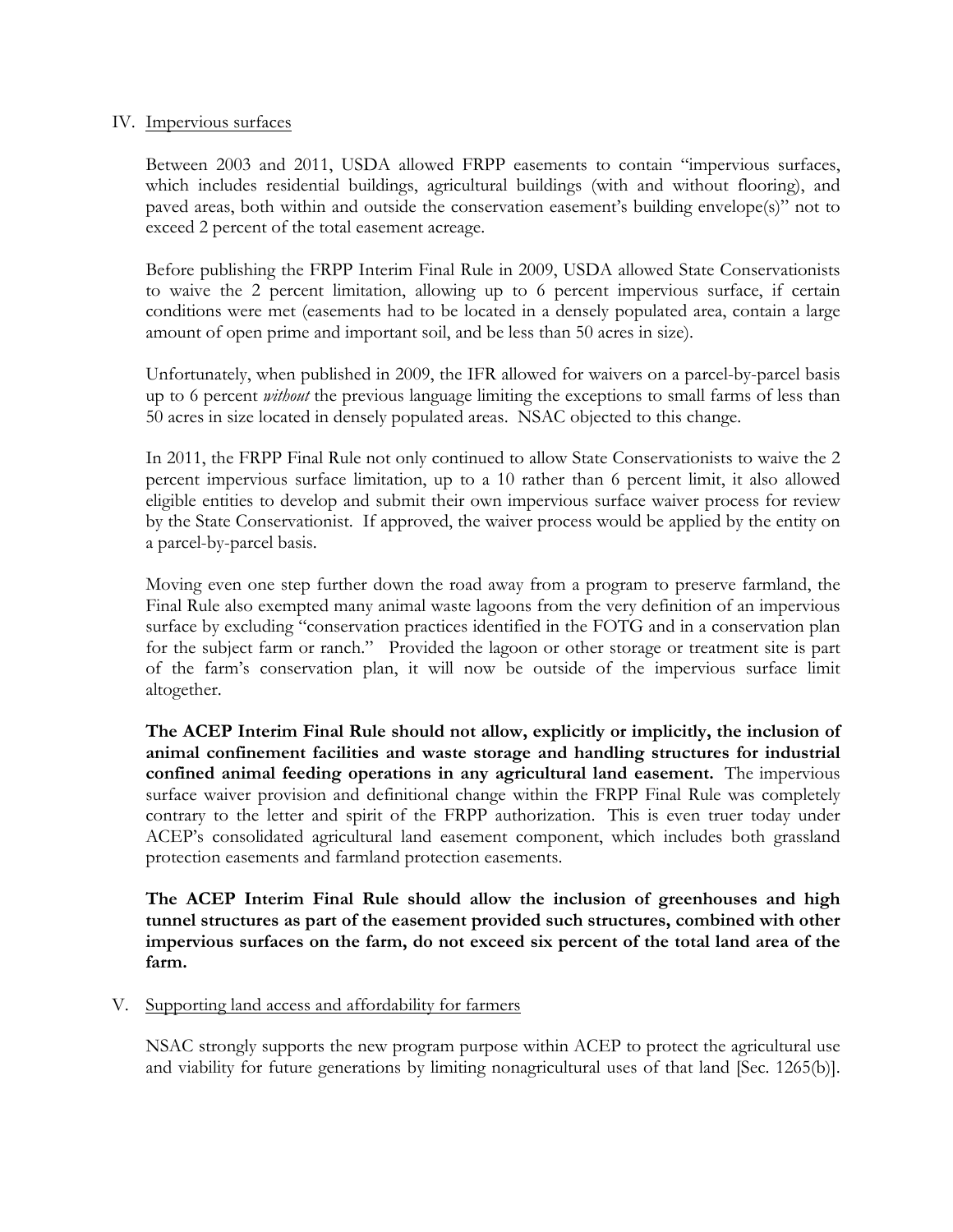This purpose has the potential to help ensure that agricultural land stays in the hands of farmers and growing food for generations to come. With 33 percent of U.S. farmers over the age of  $65<sup>1</sup>$ and an estimated 70 percent of farmland set to change hands in the next 20 years, $2$  it is a critical time to protect our working farms.

Within ACEP, NRCS has an opportunity to shift current land conservation practices and help a new generation of farmers get started. Land is one of the most difficult obstacles to starting a farm in the United States and even conserved land is often too expensive for beginning farmers to purchase. In a 2013 national survey of land trusts, the National Young Farmers' Coalition (NYFC) found that a quarter of land trusts have seen conserved farmland go out of production, as non-farmers out-bid working farmers for land.<sup>3</sup> Even farmland that is protected under a conservation easement is at risk of being left fallow if it is sold to a non-farming landowner. The majority of conserved farmland in the United States is not currently protected against this risk under traditional easements.

Land held by a farmer is most likely to be used for production and actively managed to maintain its agricultural viability. Innovative land trusts are making their conservation easements stronger to ensure land stays in production and in the hands of working farmers. Because these easements can be 10-40 percent more expensive, it is critical that NRCS support them through ACEP funding. Farmland conservation easements are the vehicle with which we can protect our working farmland, but additional requirements that ensure this land stays in the hands of farmers are the insurance policy we need to protect the public investment. By working to ensure that conserved farmland is sold to farmers, NRCS can fulfill its mandate to protect our agricultural resources.

In order to meet the program purpose of protecting agricultural use and future viability, we recommend that the ACEP Interim Final Rule:

# **(1) Add farmland succession and production requirements to the national ranking criteria for farm and ranch land easement projects.**

The national ranking criteria should be adopted to prioritize farm and ranch land easement projects that ensure farm viability and succession by awarding points for easement projects that include the Option to Purchase at Agricultural Value (OPAV) or similar innovations that will keep the land in the hands of farmers and in production.

The FRPP final rule allowed for State Conservationists to add ranking points for easements with succession or transition plans to encourage farm viability and new farming opportunities for future generations. We urge you to retain this criterion in the list of possible state-level criteria for agricultural land easements. We further recommend that additional farmland succession and production requirements be added to the national criteria as well as the list of

 $\overline{a}$ 

<sup>1</sup> U.S. Department of Agriculture, National Agricultural Statistics Service, *Census of Agriculture: Farm Demographics – U.S. Farmers by Gender, Age, Race, Ethnicity, and More* (Washington, DC: U.S. Department of Agriculture, National Agricultural Statistics Service, 2012).

<sup>2</sup> David Kohn and A. White, "The Challenges of Family Business Transition," *Horizons,* Volume 13, No. 5, September/October 2001.

<sup>3</sup> National Young Farmers Coalition, "Farmland Conservation 2.0: How Land Trusts Can Protect America's Working Farms," September 2013.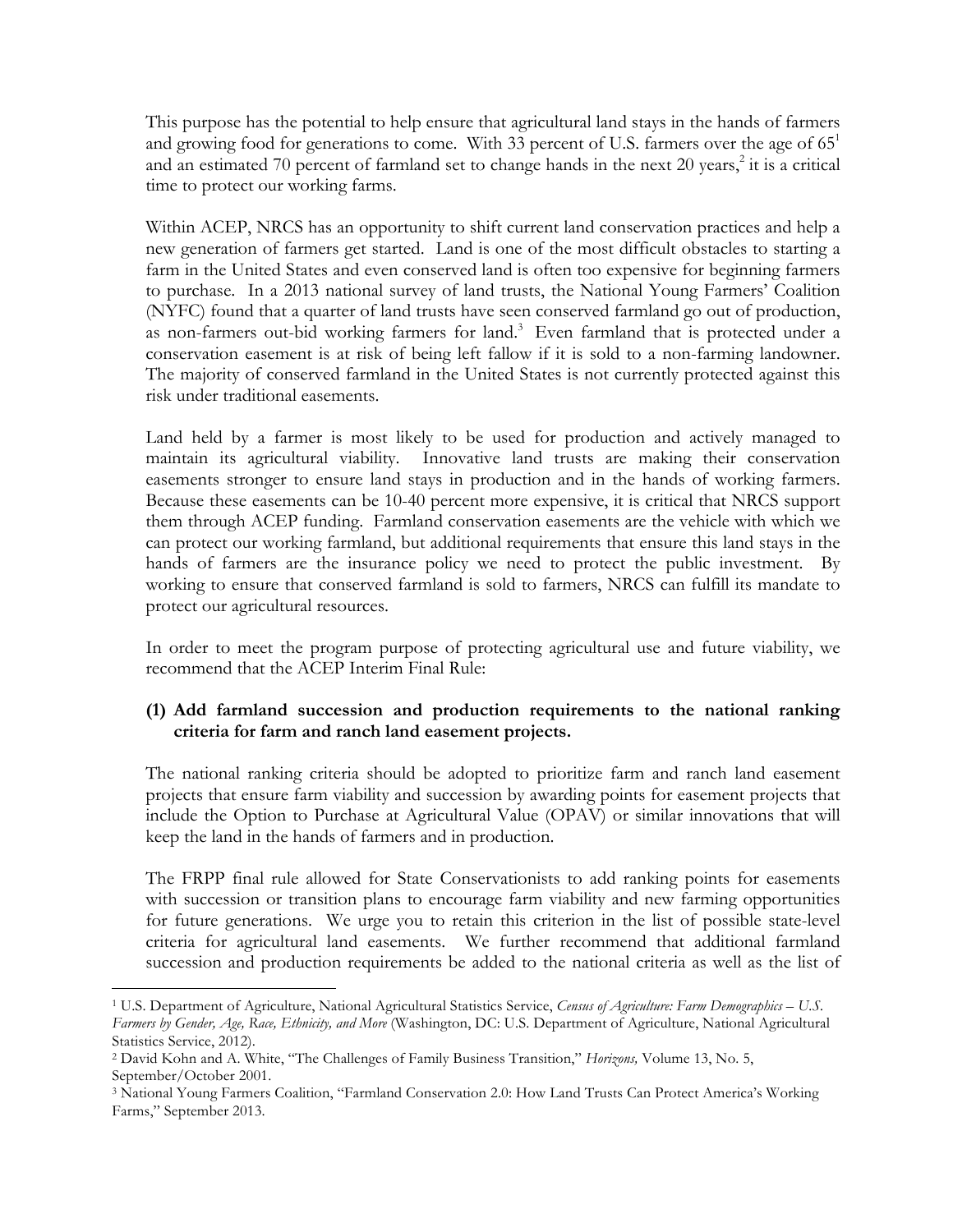possible state- and local-level ranking criteria.

OPAV language provides the easement holder with the option to purchase, or assign the purchase of, the land at its agricultural value when it goes up for sale if it is not being sold to a qualified farmer or family member. In some cases, OPAV language is enforced strictly as an option, which creates a right for the holder to compel the sale of property, while in others it exists as a preemptive right, which gives the right of first refusal to the easement holder but does not allow the holder to force a sale. Within the OPAV agreement, easement-holding entities can structure the language governing agricultural value based on, (1) the agricultural value is set at the time of the easement and adjusted for inflation plus improvements; or (2) an appraisal jointly agreed to by the land trust and landowner. Land trusts have found that OPAV restrictions keep protected farmland in the hands of farmers and in active agricultural use, providing insurance for the public's investment in our agricultural resources.<sup>4</sup>

Other examples of mechanisms entities can incorporate into easements to help keep land in the hands of farmers are: adding affirmative language (which requires the land to be in active use at all times); restricting the square footage of the house on the farm property; and setting a maximum resale price derived from the initial appraisal at the farm's agricultural value plus inflation based on the consumer price index. There are many other examples, and we urge NRCS to be flexible in encouraging easements with these mechanisms by awarding points for innovation in farmland succession and production requirements.

# **(2) Make qualified conservation organizations eligible to receive ALE grant funds when those organizations are assisting young farmers to gain access to conserved farmland.**

Currently, conservation land trusts are not eligible to directly receive FRPP funds for the sale of an agricultural land easement. However, land trusts often purchase farms on the open market and then, over a period of years, conserve and transfer those farms to qualified farmers. Land trusts could assist more young farmers if they were able to receive ACEP funds directly, upon the condition that they subsequently sell agricultural land easements early in their period of farm ownership. Not only would this increase the sale of protected land to beginning farmers and ranchers, but early easement sales would enable land trusts to provide longer transition periods for new farmers – for example, through a multi-year lease-purchase arrangement.

In all cases, any such early easement sale by a land trust could be subject to rigorous requirement for a disposition plan focused on new farmer ownership of the conserved farm. It should also be noted that the NRCS right of enforcement written into the easement language is understood by all parties to prevent an effectuation of merger in this case.

# **(3) Allow land trusts to identify the farm property in the NRCS Cooperative Agreements without identifying the farmer who will sell the agricultural easement at the beginning of the process.**

Land trusts frequently target farms for conservation that are on the market or otherwise in transition. However, it may take many months to identify a qualified, successor farmer,

 $\overline{a}$ <sup>4</sup> Land for Good: Farmland Access and Tenure Innovations, 2013.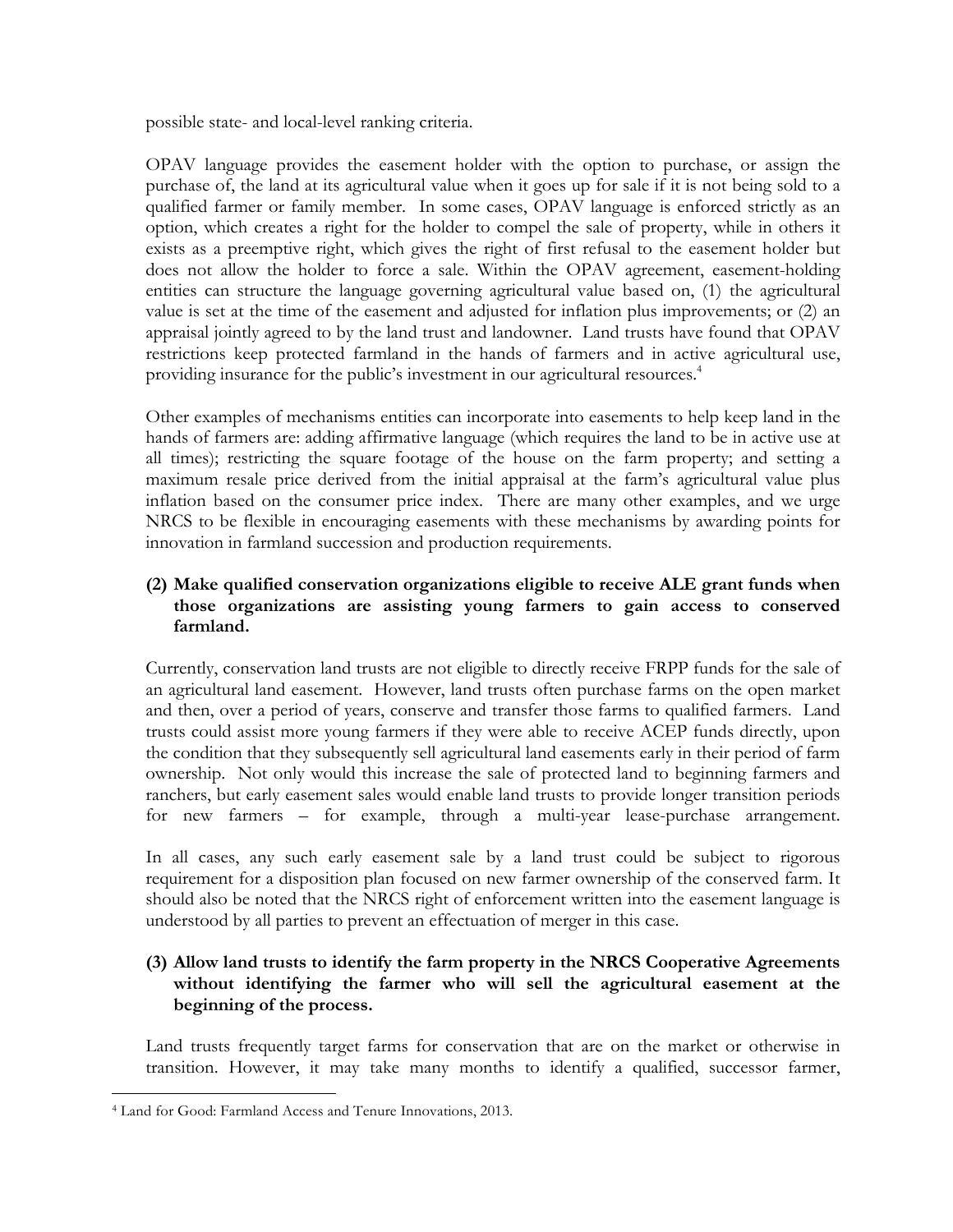negotiate an agreement between farm seller and farm buyer, and prepare the farm buyer for a farmland easement sale. While the specific farm can be identified at the time of the Cooperative Agreement, it is often impractical to identify the qualified farm buyer (the ultimate seller of the farmland easement). And while the farm seller could be named in the Cooperative Agreement, that owner may not be willing to sell an easement without a guaranteed farmer/buyer, and it is not easy to later substitute the name of the new farm owner (and easement seller). This rule essentially freezes out new farmers who are transitioning into ownership – if they are not identified when the Cooperative Agreement is signed.

# **(4) Clarify eligibility of agricultural land easement funding for easements with succession and production requirements.**

Currently, in order to incorporate succession and production requirements into agricultural land easements receiving ACEP funding, eligible entities must have the easement language approved by NRCS for each application. This process presents a significant time and administrative requirement, acting as a barrier to the adoption of easements that help ensure farmland stays in the hands of farmers and in active agricultural use.

NRCS should streamline the process of approval for easements with succession or production requirements. One way this might be done is by providing a pre-approved template for easements containing succession or production requirements that is adaptable by local jurisdiction. This will streamline the process and encourage eligible entities to write easements that ensure protected farmland stays in production.

A key provision to the template easement should be to allow eligible entities to assign the option to purchase the property at agricultural value to a town, state, qualified farmer, or other entity if they cannot exercise the option themselves. This ensures the greatest potential for the land to stay in agricultural use.

Additionally, we recommend continuing to allow for easement review and flexibility outside of the template provisions to encourage innovation in succession and production requirement language.

## **(5) Provide technical assistance to eligible entities implementing succession and production requirements into agricultural land easements.**

We recommend NRCS provide technical assistance to eligible entities implementing succession and production requirements into their easements. This will encourage eligible entities that have not previously used these mechanisms to incorporate them. It will also support entities already using these mechanisms to utilize best practices in upholding and implementing the requirements.

It is also important that NRCS provide support to state NRCS offices to educate staff on OPAV and similar mechanisms. Technical support will help state offices be prepared to facilitate easement projects with these restrictions on them submitted by local eligible entities. Currently, entities are receiving feedback from state NRCS offices that these offices have never heard of OPAV or similar restrictions and are not sure how to proceed with easements containing this language, presenting a barrier to such projects moving forward.